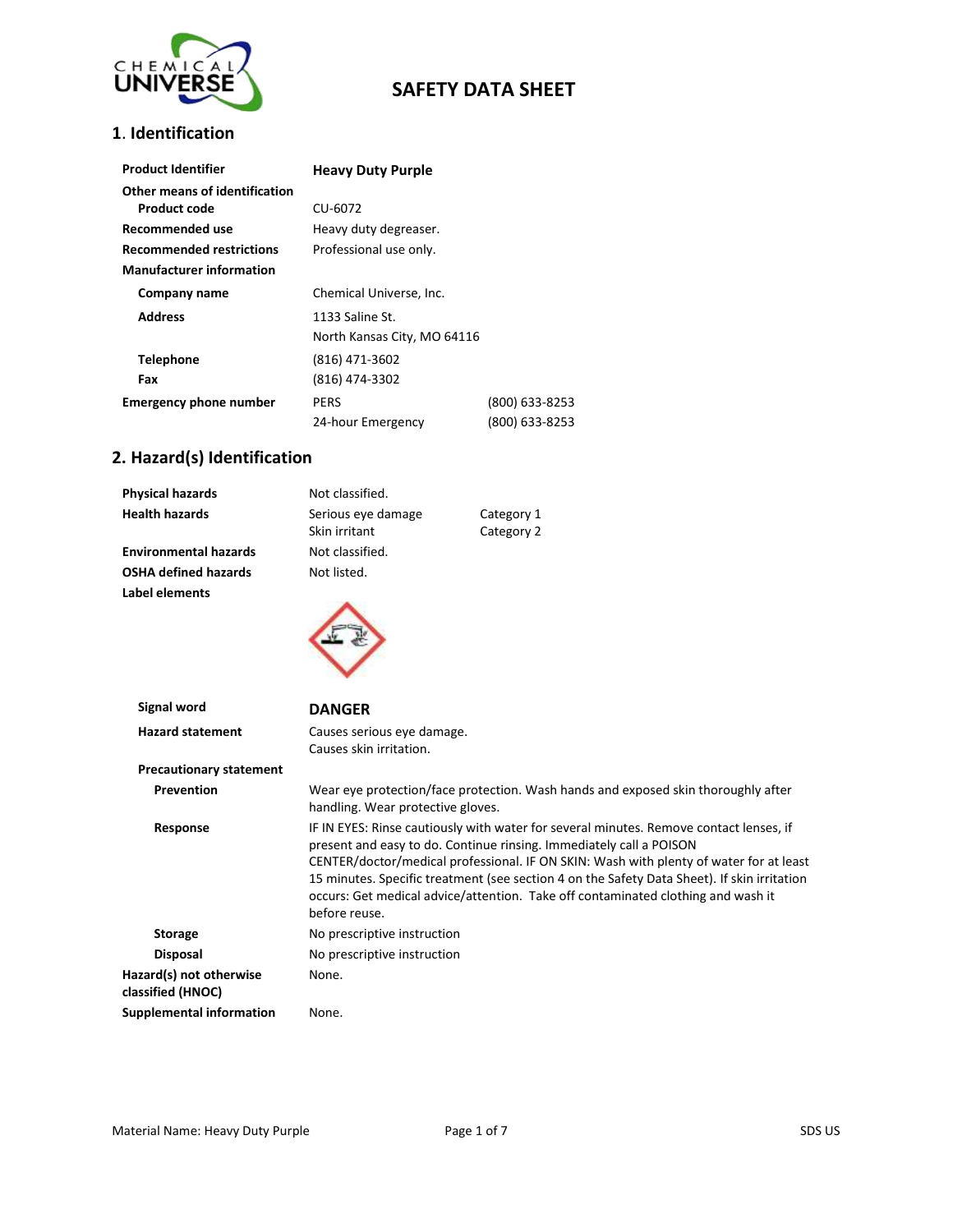

# **3. Composition/information on ingredients**

| <b>Mixture Component(s)</b>              |                   |         |
|------------------------------------------|-------------------|---------|
| <b>Chemical name</b>                     | <b>CAS number</b> | %       |
| Dodecylbenzenesulfonic acid              | 25155-30-0        | 2-5     |
| 2-butoxyethanol                          | 111-76-2          | 2-5     |
| Potassium hydroxide                      | 1310-58-3         | $1 - 4$ |
| Other components below reportable levels |                   | 86-95   |

#### **4. First-aid measures**

| <b>Inhalation</b>                                                            | Move to fresh air. Call a physician if symptoms develop or persist.                                                                                                                 |
|------------------------------------------------------------------------------|-------------------------------------------------------------------------------------------------------------------------------------------------------------------------------------|
| <b>Skin contact</b>                                                          | Remove contaminated clothing immediately and wash skin with soap and water. In case of<br>eczema or other skin disorders: Seek medical attention and take along these instructions. |
| Eye contact                                                                  | Rinse with water for at least 15 minutes. Remove contact lenses, if present and easy to do.<br>Get medical attention. Eye wash stations should be located in work area.             |
| Ingestion                                                                    | Rinse mouth. Get medical attention if symptoms occur. Do not induce vomiting.                                                                                                       |
| <b>Most important</b><br>symptoms/effects, acute and<br>delayed              | Dermatitis. Rash. May cause an allergic skin reaction.                                                                                                                              |
| Indication of immediate<br>medical attention and<br>special treatment needed | Provide general support measures and treat symptomatically. Keep victim under<br>observation. Symptoms may be delayed.                                                              |
| <b>General information</b>                                                   | Ensure that medical personnel are aware of the material(s) involved, and take precautions<br>to protect themselves. Wash contaminated clothing before reuse.                        |

#### **5. Fire-fighting measures**

| Suitable extinguishing media                                        | Water fog. Foam. Dry chemical powder. Carbon dioxide $(CO2)$ .                                   |
|---------------------------------------------------------------------|--------------------------------------------------------------------------------------------------|
| Unsuitable extinguishing<br>media                                   | None known.                                                                                      |
| Specific hazards arising from<br>the chemical                       | During fire, gases hazardous to health may be formed.                                            |
| Special protective equipment<br>and precautions for<br>firefighters | Self-contained breathing apparatus and full protecting clothing must be worn in case of<br>fire. |
| <b>Fire-fighting</b><br>equipment/instructions                      | Move containers from fire area if you can do so without risk.                                    |
| <b>Specific methods</b>                                             | Use standard firefighting procedures and consider the hazards of other involved materials.       |
| <b>General fire hazards</b>                                         | No unusual fire or explosion hazards noted.                                                      |

#### **6. Accidental release measures**

| Personal precautions,<br>protective equipment and<br>emergency procedures | Wear appropriate protective equipment and clothing during clean-up. Wear eye/face<br>protection.                                                                                                                                                                 |
|---------------------------------------------------------------------------|------------------------------------------------------------------------------------------------------------------------------------------------------------------------------------------------------------------------------------------------------------------|
| <b>Methods and materials for</b><br>containment and cleaning up           | Caution – spillages may be slippery.                                                                                                                                                                                                                             |
|                                                                           | Large spills: Stop the flow of material, if this is without risk. Dike the spilled material, where<br>this is possible. Absorb in vermiculite, dry sand or earth and place into containers. Prevent<br>entry into waterways, sewer, basements or confined areas. |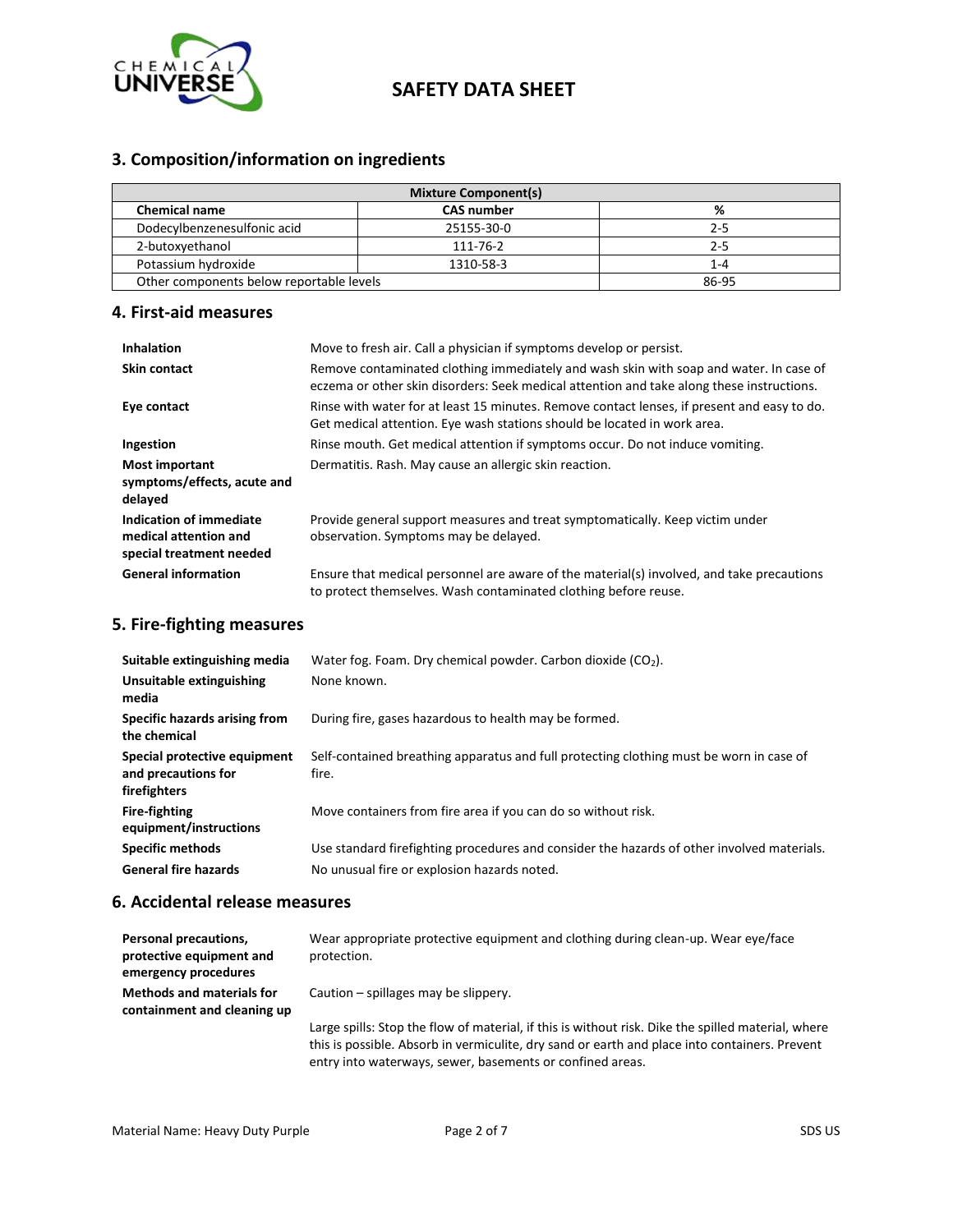

Small spills: Wipe up with absorbent material (e.g. cloth, absorbent wipes). Clean surface thoroughly with water to remove residual contamination.

Never return spills to original container for re-use. For waste disposal, see section 13 of the SDS.

**Environmental precautions** Do not release into the open environment (see section 12). Avoid discharge into surface drainage paths and other areas not consistent with package labeling.

#### **7. Handling and storage**

| <b>Precautions for safe handling</b>                               | Avoid contact with eyes, skin, and clothing. Avoid prolonged exposure. Wear appropriate<br>personal protective equipment. Observe good industrial hygiene practices. |
|--------------------------------------------------------------------|----------------------------------------------------------------------------------------------------------------------------------------------------------------------|
| Conditions for safe storage,<br>including any<br>incompatibilities | Store in original tightly closed container. Do not store in extreme conditions.                                                                                      |

#### **8. Exposure controls/personal protection**

| <b>Occupational exposure limits</b>                                   |                                                                                                                                                                                                                                                                                                                                                                                                                                                                                                          |                                                                              |                |                                                                                                                                                                                                                                                                             |
|-----------------------------------------------------------------------|----------------------------------------------------------------------------------------------------------------------------------------------------------------------------------------------------------------------------------------------------------------------------------------------------------------------------------------------------------------------------------------------------------------------------------------------------------------------------------------------------------|------------------------------------------------------------------------------|----------------|-----------------------------------------------------------------------------------------------------------------------------------------------------------------------------------------------------------------------------------------------------------------------------|
| US OSHA Table Z-1 Limits for Air Contaminants (29 CFR 1910.1000)      |                                                                                                                                                                                                                                                                                                                                                                                                                                                                                                          |                                                                              |                |                                                                                                                                                                                                                                                                             |
| <b>Components</b>                                                     | <b>Type</b>                                                                                                                                                                                                                                                                                                                                                                                                                                                                                              |                                                                              | Value          |                                                                                                                                                                                                                                                                             |
| 2-butoxyethanol                                                       | PEL                                                                                                                                                                                                                                                                                                                                                                                                                                                                                                      |                                                                              | 50 ppm         |                                                                                                                                                                                                                                                                             |
| Potassium hydroxide                                                   | PEL                                                                                                                                                                                                                                                                                                                                                                                                                                                                                                      |                                                                              | 2 mg/m $3$     |                                                                                                                                                                                                                                                                             |
| <b>US ACGIH Threshold Limit Values</b>                                |                                                                                                                                                                                                                                                                                                                                                                                                                                                                                                          |                                                                              |                |                                                                                                                                                                                                                                                                             |
| <b>Components</b>                                                     | <b>Type</b>                                                                                                                                                                                                                                                                                                                                                                                                                                                                                              |                                                                              | Value          |                                                                                                                                                                                                                                                                             |
| 2-butoxyethanol                                                       | <b>STEL</b>                                                                                                                                                                                                                                                                                                                                                                                                                                                                                              |                                                                              | 20 ppm         |                                                                                                                                                                                                                                                                             |
| Potassium hydroxide                                                   | <b>STEL</b>                                                                                                                                                                                                                                                                                                                                                                                                                                                                                              |                                                                              | 2 mg/m $3$     |                                                                                                                                                                                                                                                                             |
| <b>Biological limit values</b>                                        |                                                                                                                                                                                                                                                                                                                                                                                                                                                                                                          |                                                                              |                |                                                                                                                                                                                                                                                                             |
| <b>ACGIH Biological Exposure Indices</b>                              |                                                                                                                                                                                                                                                                                                                                                                                                                                                                                                          |                                                                              |                |                                                                                                                                                                                                                                                                             |
| <b>Components</b>                                                     | Value                                                                                                                                                                                                                                                                                                                                                                                                                                                                                                    | <b>Determinant</b>                                                           | <b>Species</b> | <b>Sampling Time</b>                                                                                                                                                                                                                                                        |
| 2-butoxyethanol                                                       | $200$ mg/g                                                                                                                                                                                                                                                                                                                                                                                                                                                                                               | Creatinine                                                                   | Urine          | End of shift.                                                                                                                                                                                                                                                               |
| <b>Appropriate engineering</b><br>controls                            | mechanical ventilation.                                                                                                                                                                                                                                                                                                                                                                                                                                                                                  |                                                                              |                | Emergency eye wash stations and showers should be readily accessible. Provide natural or                                                                                                                                                                                    |
| Individual protection measures, such as personal protective equipment |                                                                                                                                                                                                                                                                                                                                                                                                                                                                                                          |                                                                              |                |                                                                                                                                                                                                                                                                             |
| Eye/face protection                                                   |                                                                                                                                                                                                                                                                                                                                                                                                                                                                                                          | Avoid contact with eyes. Wear safety glasses with side shields (or goggles). |                |                                                                                                                                                                                                                                                                             |
| <b>Skin protection</b>                                                |                                                                                                                                                                                                                                                                                                                                                                                                                                                                                                          |                                                                              |                |                                                                                                                                                                                                                                                                             |
| <b>Hand protection</b>                                                | The use of gloves impervious to the specific material handled is advised to prevent skin<br>contact. Users should check with manufacturers to confirm the breakthrough performance<br>of their products. Depending on exposure and use conditions, additional protection may be<br>necessary to prevent skin contact including use of items such as chemical-resistant boots,<br>aprons, arm covers, hoods, coveralls, or encapsulated suits. Suggested protective<br>materials: Nitrile and PVC rubber. |                                                                              |                |                                                                                                                                                                                                                                                                             |
| Other                                                                 | None.                                                                                                                                                                                                                                                                                                                                                                                                                                                                                                    |                                                                              |                |                                                                                                                                                                                                                                                                             |
| <b>Respiratory protection</b>                                         |                                                                                                                                                                                                                                                                                                                                                                                                                                                                                                          | Respiratory protection not required for prescribed use of this product.      |                |                                                                                                                                                                                                                                                                             |
| <b>Thermal hazards</b>                                                |                                                                                                                                                                                                                                                                                                                                                                                                                                                                                                          | Wear appropriate thermal protective clothing, when necessary.                |                |                                                                                                                                                                                                                                                                             |
| <b>General hygiene</b><br>considerations                              |                                                                                                                                                                                                                                                                                                                                                                                                                                                                                                          | Contaminated work clothing should not be allowed out of the workplace.       |                | When using do not smoke or use chewing tobacco. Always observe good personal hygiene<br>measures, such as washing after handling the material and before eating, drinking, and/or<br>smoking. Routinely wash work clothing and protective equipment to remove contaminants. |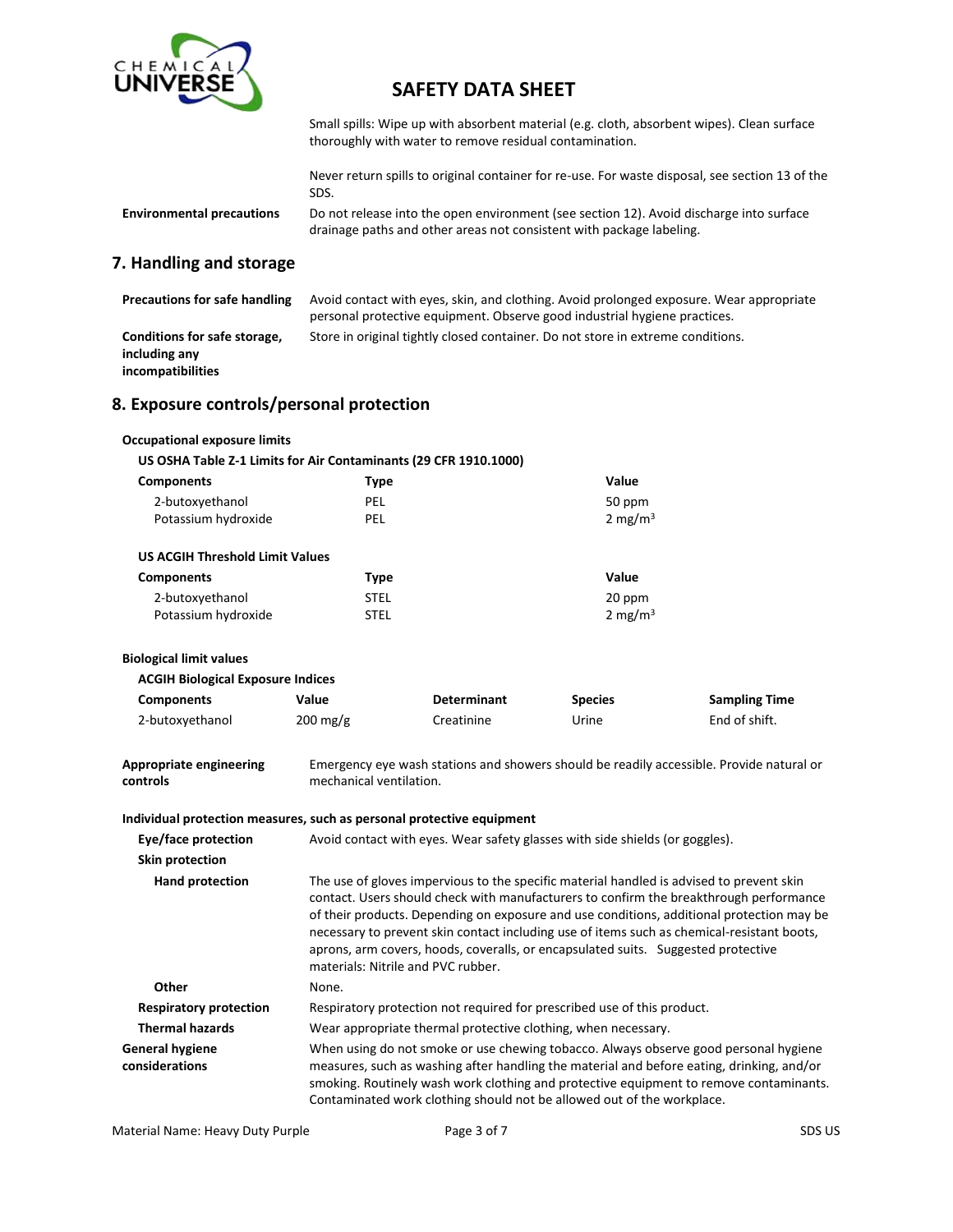

# **9. Physical and chemical properties**

| Appearance                       |                |
|----------------------------------|----------------|
| <b>Physical State</b>            | Liquid         |
| Color                            | Purple/violet  |
| Odor                             | Sassafras.     |
| Odor threshold                   | Not available. |
| рH                               | $12 - 13$      |
| Melting/freezing point           | Not available. |
| Initial boiling point and        | >212°F (100°C) |
| boiling range                    |                |
| <b>Flash point</b>               | >212°F (100°C) |
| <b>Evaporation rate</b>          | Not available. |
| Flammability                     | Not available. |
| <b>Flammability Limits</b>       |                |
| Upper                            | Not available. |
| Lower                            | Not available. |
| Vapor pressure                   | Not available. |
| Vapor density                    | Not available. |
| Specific gravity (water=1)       | 1.01           |
| Solubility in water              | Soluble        |
| <b>Partition coefficient</b>     | Not available. |
| (n-octanol/water)                |                |
| <b>Auto-ignition temperature</b> | Not available. |
| <b>Decomposition temperature</b> | Not available. |
| <b>Viscosity</b>                 | Not available. |

# **10. Stability and reactivity**

| Reactivity                                   | This product is stable and non-reactive under normal conditions of use. |
|----------------------------------------------|-------------------------------------------------------------------------|
| <b>Chemical stability</b>                    | Material is stable under normal conditions.                             |
| <b>Possibility of hazardous</b><br>reactions | Hazardous polymerization does not occur.                                |
| <b>Conditions to avoid</b>                   | Heat, flames can cause product to decompose.                            |
| Incompatible materials                       | Strong acids, strong bases, strong oxidizing agents.                    |
| <b>Hazardous decomposition</b><br>products   | Aldehydes, ketones, organic acids, carbon dioxide, carbon monoxide.     |

# **11. Toxicological information**

| Information on likely routes<br>of exposure                                        |                                                                                  |
|------------------------------------------------------------------------------------|----------------------------------------------------------------------------------|
| Ingestion                                                                          | Corrosive to mucous membranes, will damage tissue if there is prolonged contact. |
| <b>Inhalation</b>                                                                  | Expected to be a low inhalation hazard.                                          |
| <b>Skin contact</b>                                                                | Repeated and/or prolonged skin contact may cause irritation and/or burns.        |
| Eye contact                                                                        | Causes severe eye damage. May cause severe corneal injury.                       |
| Symptoms related to the<br>physical, chemical and<br>toxicological characteristics | Dermatitis. Rash. May cause an allergic skin reaction.                           |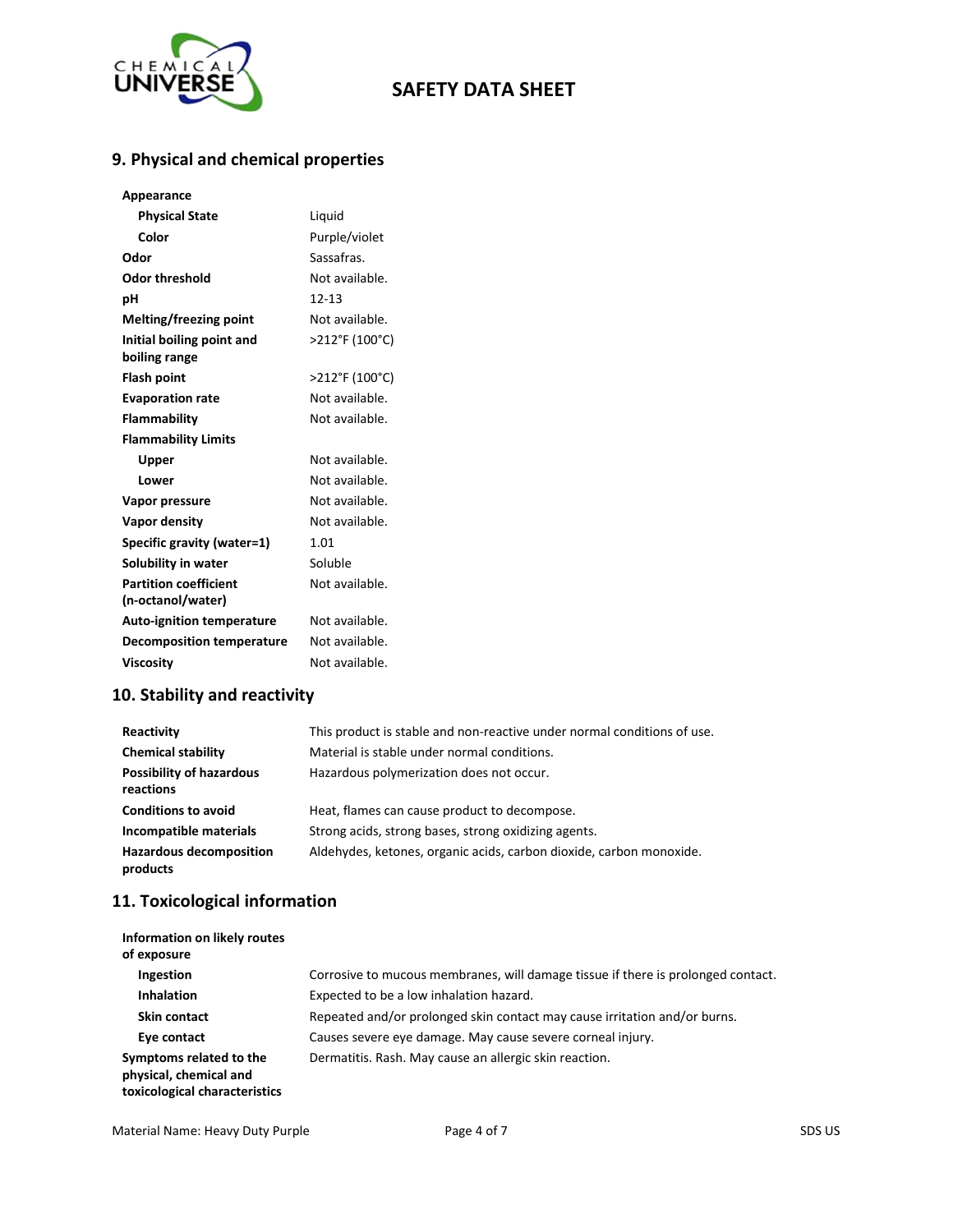

**Acute toxicity** Expected to have a low toxicity.

| <b>Product</b> Heavy Duty Purple (CAS mixture)                              |                          |                          |
|-----------------------------------------------------------------------------|--------------------------|--------------------------|
| <b>Exposure Classification</b>                                              | <b>Route and Species</b> | $LD_{50}/LC_{50}$        |
| Acute                                                                       | Oral. rat                | 6,150 mg/kg (estimated)  |
| Acute                                                                       | Dermal, rabbit           | >7,000 mg/kg Literature) |
| * Estimates for product may be based on additional component data not shown |                          |                          |

| Skin corrosion/irritation                                                  | Causes skin irritation.              |
|----------------------------------------------------------------------------|--------------------------------------|
| Serious eye damage/ irritation                                             | Causes serious eye damage.           |
| <b>Respiratory sensitization</b>                                           | Not classified.                      |
| <b>Skin sensitization</b>                                                  | Not classified.                      |
| Germ cell mutagenicity                                                     | Not classified.                      |
| Carcinogenicity                                                            | Not considered a carcinogen.         |
| OSHA Specifically Regulated Substances (29 CFR 1910.1001-1050) Not Listed. |                                      |
| <b>Reproductive toxicity</b>                                               | Not classified.                      |
| Specific target organ toxicity – single exposure                           | Not classified.                      |
| Specific target organ toxicity – repeated exposure                         | Not classified.                      |
| <b>Aspiration hazard</b>                                                   | Not considered an aspiration hazard. |

# **12. Ecological information**

| <b>Ecotoxicity</b>                                                                                                                                                         |                                     |                                         |
|----------------------------------------------------------------------------------------------------------------------------------------------------------------------------|-------------------------------------|-----------------------------------------|
| Heavy Duty Purple (CAS mixture)<br>Product                                                                                                                                 |                                     |                                         |
| <b>Aquatic Receptor</b>                                                                                                                                                    | <b>Species</b>                      | <b>Test Thresholds</b>                  |
| Crustacea                                                                                                                                                                  | Daphnia magna (water flea)          | $EC_{50}$ (48-hr): 195 mg/L (estimated) |
| Fish                                                                                                                                                                       | Fathead minnow -Pimephales promelas | $LC_{50}$ (96-hr): 330 mg/L (estimated) |
| * Estimates for product may be based on additional component data not shown                                                                                                |                                     |                                         |
| Specific toxicity threshold cannot be derived as the potential effects are highly dependent upon the pH of the receiving water<br>and its buffer capacity highly variable. |                                     |                                         |

| <b>Persistence and</b><br>degradability | Not available. Chemicals of this class are not expected to be persistent in an open, aerobic<br>environment                                                       |
|-----------------------------------------|-------------------------------------------------------------------------------------------------------------------------------------------------------------------|
| <b>Bio-accumulative potential</b>       | No data available.                                                                                                                                                |
| Mobility in soil                        | Not available. Chemicals of these classes are highly water soluble and are expected to<br>exhibit moderate to high mobility in saturated and semi-saturated soils |
| Other adverse effects                   | Not available.                                                                                                                                                    |

### **13. Disposal considerations**

| <b>Disposal instructions</b>          | Collect and reclaim or dispose in sealed containers at licensed waste disposal site. Dispose<br>of contents/container in accordance with local/regional/national/international regulations.<br>Do not release to the environment.                                                                                                                            |
|---------------------------------------|--------------------------------------------------------------------------------------------------------------------------------------------------------------------------------------------------------------------------------------------------------------------------------------------------------------------------------------------------------------|
| Local disposal regulations            | Dispose in accordance with all applicable regulations. As packaged, this product is not<br>believed to meet criteria defining RCRA hazardous wastes when disposed. (40 CFR Part<br>261, Subpart C). Before selecting disposal method, ensure that the waste materials have<br>been properly assessed and, as necessary, tested to confirm regulatory status. |
| Waste from residues/unused<br>product | Dispose of in accordance with local regulations. Empty containers or liners may retain some<br>product residues. This material and its container must be disposed of in a safe manner.<br>(See: Disposal instructions).                                                                                                                                      |
| <b>Contaminated packaging</b>         | Empty containers should be taken to an approved waste handling site for recycling or<br>disposal. Since emptied containers may contain product residue, follow label warnings<br>even after container is emptied.                                                                                                                                            |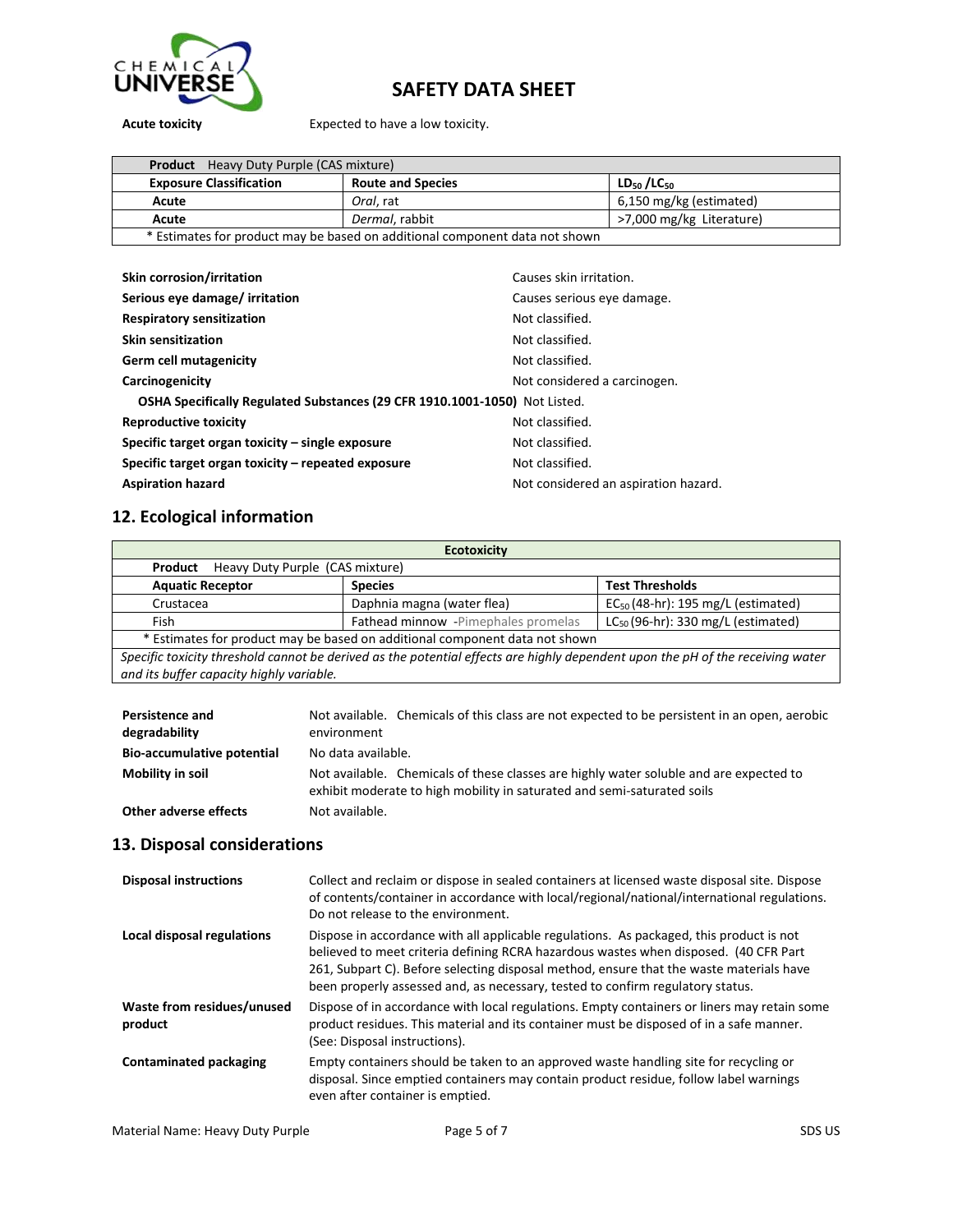

### **14. Transport information**

| <b>USDOT Description</b>                                                       |                                                                          |
|--------------------------------------------------------------------------------|--------------------------------------------------------------------------|
| UN number                                                                      | UN1760                                                                   |
| UN proper shipping name                                                        | Corrosive Liquids, n.o.s. (Contains: Potassium Hydroxide)                |
| Transport hazard class(es)                                                     |                                                                          |
| <b>Class</b>                                                                   | 8                                                                        |
| Subsidiary risk                                                                |                                                                          |
| Packaging group                                                                | $\mathbf{III}$                                                           |
| <b>Marine pollutant</b>                                                        | No                                                                       |
| Special precautions for user                                                   | Read safety instructions, SDS, and emergency procedures before handling. |
| Transport in bulk according to<br>Annex II of MARPOL 73/78 and<br>the IBC Code | Not intended to be transported in bulk.                                  |
| <b>DOT Label/Placard</b>                                                       |                                                                          |



### **15. Regulatory information**

| <b>SARA 302 Extremely hazardous substance</b><br>Not listed.                                                                                                                                                                                                                                                                 |
|------------------------------------------------------------------------------------------------------------------------------------------------------------------------------------------------------------------------------------------------------------------------------------------------------------------------------|
| <b>SARA 304 Emergency release notification</b><br>Not listed.                                                                                                                                                                                                                                                                |
| SARA 311/312 Hazard Categories                                                                                                                                                                                                                                                                                               |
|                                                                                                                                                                                                                                                                                                                              |
|                                                                                                                                                                                                                                                                                                                              |
|                                                                                                                                                                                                                                                                                                                              |
|                                                                                                                                                                                                                                                                                                                              |
|                                                                                                                                                                                                                                                                                                                              |
| 2-butoxyethanol (Glycol Ether Category)                                                                                                                                                                                                                                                                                      |
| <b>California Safe Drinking Water and Toxic Enforcement Act of 1986</b><br>This product is not known to contain any chemicals currently listed as carcinogens or<br>reproductive toxins under California Proposition 65 at levels which would be subject to<br>threshold determination and Safe Harbor notification (1/2019) |
|                                                                                                                                                                                                                                                                                                                              |

# **16. Other information, including date of preparation or last revision**

| Issue date           | 11/17/2016 |
|----------------------|------------|
| <b>Revision date</b> | 10/10/2019 |
| <b>Version #</b>     | 2          |